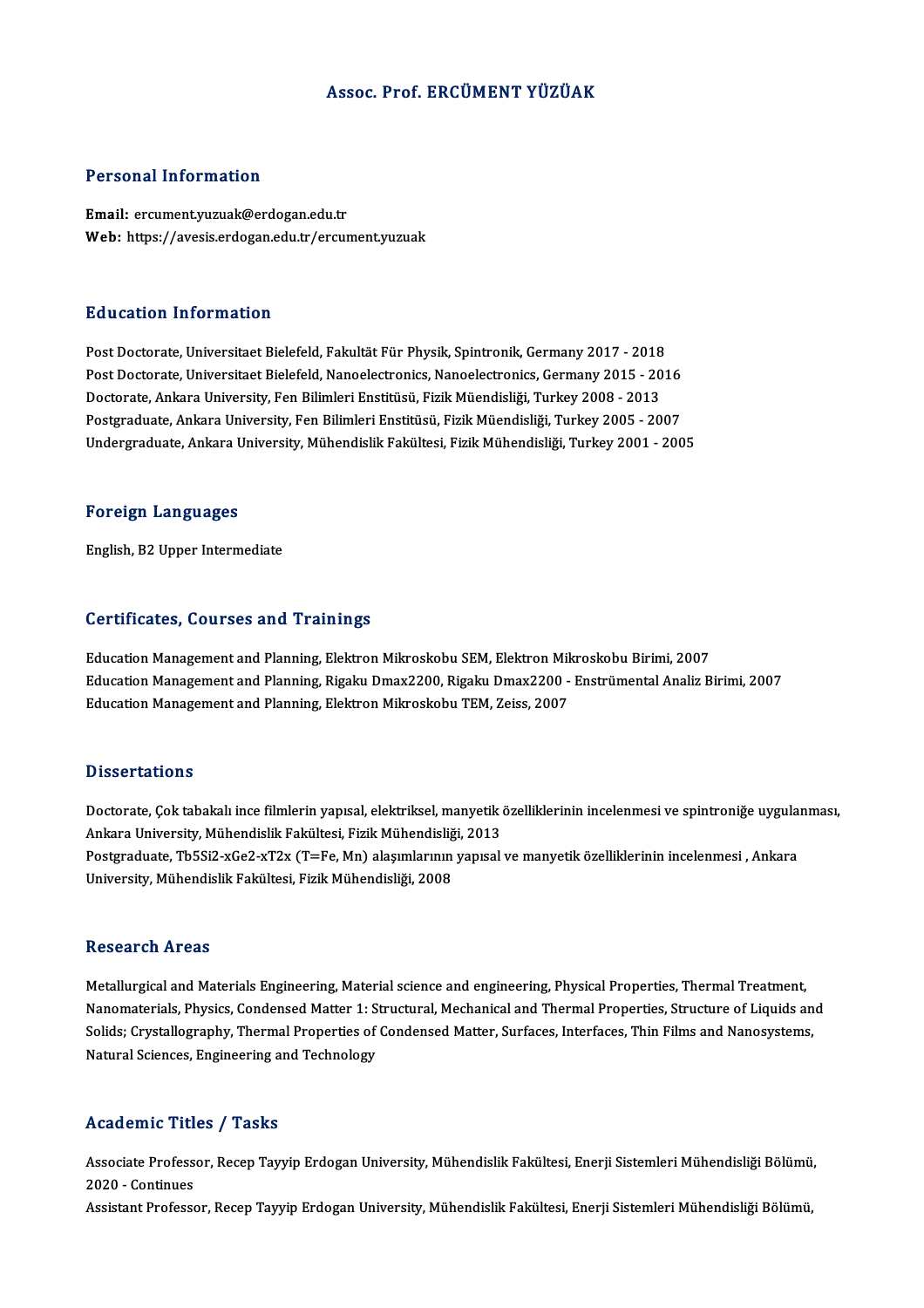### 2018 -2020

2018 - 2020<br>Assistant Professor, Recep Tayyip Erdogan University, Mühendislik Fakültesi, Malzeme Bilimi Ve Nanoteknoloji<br>Mühendisliği Plümü, 2012 - 2019 2018 - 2020<br>Assistant Professor, Recep Tayyip<br>Mühendisliği Blümü, 2013 - 2018<br>Eupert Ankara University, Mühan Assistant Professor, Recep Tayyip Erdogan University, Mühendislik Fakültesi, Mal<br>Mühendisliği Blümü, 2013 - 2018<br>Expert, Ankara University, Mühendislik Fakültesi, Fizikmühendisliği, 2011 - 2013<br>Eynert, Ankara University, F Mühendisliği Blümü, 2013 - 2018<br>Expert, Ankara University, Mühendislik Fakültesi, Fizikmühendisliği, 2011 - 2013<br>Expert, Ankara University, Faculty Of Engıneerıng, Department Of Physics Engineering, 2009 - 2012<br>Expert, Ank Expert, Ankara University, Mühendislik Fakültesi, Fizikmühendisliği, 2011 - 2013<br>Expert, Ankara University, Faculty Of Engmeering, Department Of Physics Engineering, 2009 - 2012<br>Expert, Ankara University, Biyonanoteknoloji

# expert, Ankara University, Biyonanotekholoji Ensutust<br>Academic and Administrative Experience A<mark>cademic and Administrative Experi</mark><br>Recep Tayyip Erdogan University, 2014 - 2014

Recep Tayyip Erdogan University, 2014 - 2014<br>Courses

| <b>Courses</b>                                                                    |
|-----------------------------------------------------------------------------------|
| Nanomanyetizmanın Temelleri, Postgraduate, 2016 - 2017, 2017 - 2018               |
| Katıların Manyetik Özellikleri, Postgraduate, 2017 - 2018                         |
| Ölçme ve Enstrümantasyon, Postgraduate, 2017 - 2018                               |
| Malzemelerin Elektronik ve Elektromanyetik Özellikleri, Postgraduate, 2016 - 2017 |
| Ölçme ve Enstrümantasyon, Postgraduate, 2013 - 2014, 2015 - 2016                  |
| Ölçme ve Enstrümantasyon, Postgraduate, 2015 - 2016                               |
| Diferansiyel Denklemler, Undergraduate, 2015 - 2016                               |
| Spintronik, Postgraduate, 2015 - 2016                                             |
| Statik, Undergraduate, 2015 - 2016                                                |
| Ölçme ve Enstrümantasyon, Postgraduate, 2014 - 2015                               |
| Ileri Malzeme Bilimi, Postgraduate, 2014 - 2015                                   |
| Elektrokimyasal Enerji Dönüşümü ve Depolama, Postgraduate, 2013 - 2014            |
| Uygulamalı Mühendislik Fiziği, Undergraduate, 2013 - 2014                         |
| Uygulamalı Mühendislik Fiziği, Undergraduate, 2013 - 2014                         |

### Advising Theses

Yüzüak E., Elektrospinning yöntemi ile elde edilen Fe, Ni Ve Co içeren nanofiberlerin yapısal ve manyetik özelliklerinin incelenmesi, Postgraduate, M.LUKUMCİ(Student), 2019

### **Jury Memberships**

Post Graduate, TEZ SAVUNMASI JURİ ÜYESİ, Recep Tayyip Erdoğan Üniversitesi Fizik, July, 2014

### Articles Published in Journals That Entered SCI, SSCI and AHCI Indexes

- rticles Published in Journals That Entered SCI, SSCI and AHCI Indexes<br>I. Exploring the sputtering conditions in ZnO thin film for triboelectric nanogenerator electrode<br>Winish C.D. Kanaga C. VÜZÜAK E XUS TUSHSHUU III JULITILIS TII<br>Exploring the sputtering condition<br>Vuzuak G. D. , Karagoz C., YÜZÜAK E. Exploring the sputtering conditions in ZnO thin film for triboelectric nan<br>Yuzuak G. D. , Karagoz C., YÜZÜAK E.<br>INTERNATIONAL JOURNAL OF ENERGY RESEARCH, 2022 (Journal Indexed in SCI)<br>Enhanging the navyar fastar of nature Yuzuak G. D. , Karagoz C., YÜZÜAK E.<br>INTERNATIONAL JOURNAL OF ENERGY RESEARCH, 2022 (Journal Indexed in SCI)<br>II. Enhancing the power factor of p-type BiSbTe films via deposited with/without Cr seed layer<br>Vuruak C. D. Gisek
- INTERNATIONAL JOURNAL OF ENERGY RESEARC<br>Enhancing the power factor of p-type BiSb1<br>Yuzuak G. D. , Cicek M. M. , Elerman Y., YÜZÜAK E.<br>JOURNAL OF ALLOYS AND COMPOUNDS vel 896 Enhancing the power factor of p-type BiSbTe films via deposited with/<br>Yuzuak G. D. , Cicek M. M. , Elerman Y., YÜZÜAK E.<br>JOURNAL OF ALLOYS AND COMPOUNDS, vol.886, 2021 (Journal Indexed in SCI)<br>The magnetathermal characteri Yuzuak G. D. , Cicek M. M. , Elerman Y., YÜZÜAK E.<br>JOURNAL OF ALLOYS AND COMPOUNDS, vol.886, 2021 (Journal Ind<br>III. The magnetothermal characterization of Ni-Cu-Mn-Sn alloy<br>YÜZÜAK E. JOURNAL OF ALLOYS AND COMPOUNDS, vol.886, 2021 (Journal Indexed in SCI)
-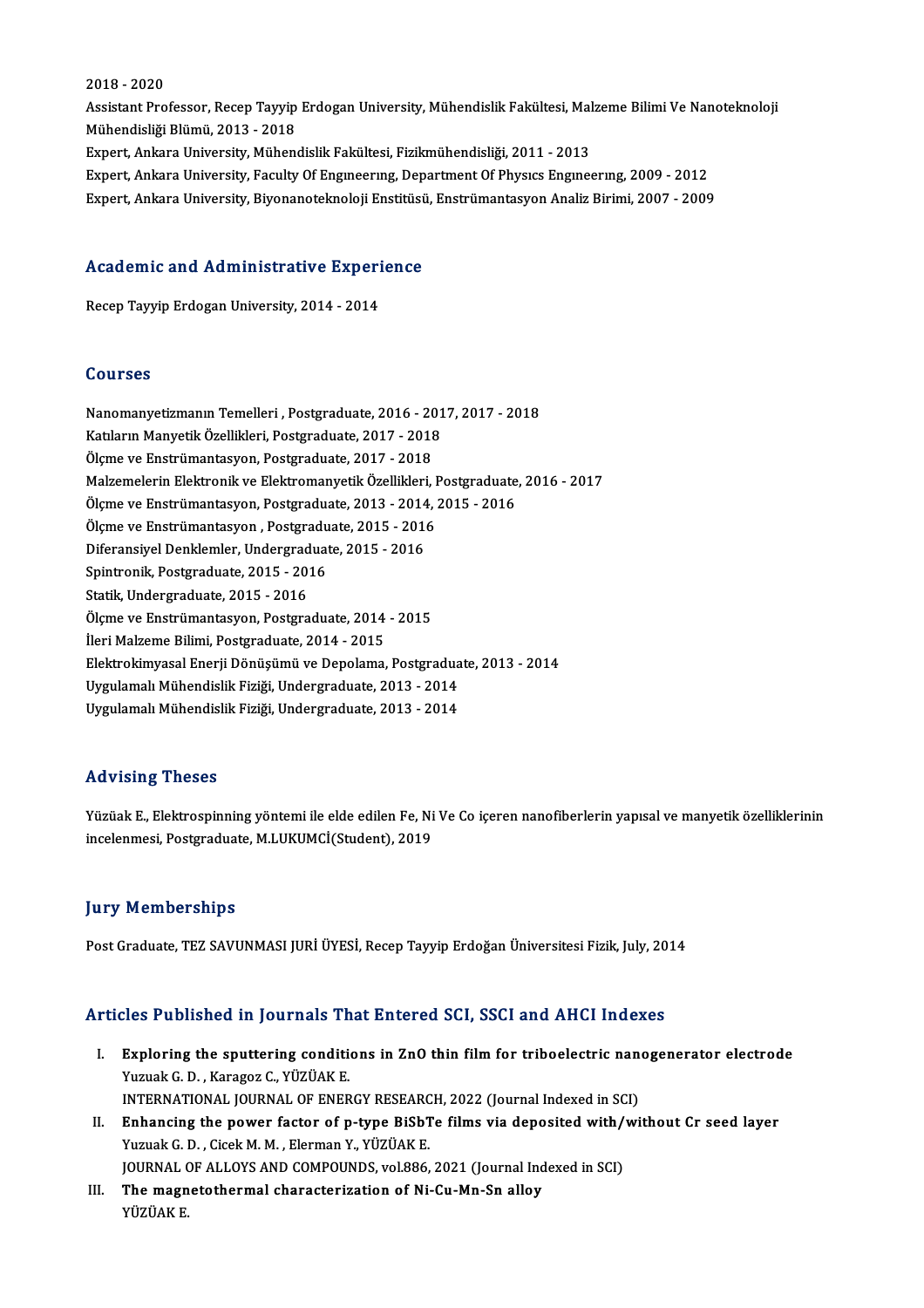MATERIALS RESEARCH BULLETIN, vol.142, 2021 (Journal Indexed in SCI)<br>Thielmess indused megnetic enjastranic properties of Th Ee Ce th

- MATERIALS RESEARCH BULLETIN, vol.142, 2021 (Journal Indexed in SCI)<br>IV. Thickness induced magnetic anisotropic properties of Tb-Fe-Co thin films<br>Vinual: C.D. YüzüAKE, Ennen L. Hutton A MATERIALS RESEARCH BULLETIN, vol.142, .<br>Thickness induced magnetic anisotropi<br>Yuzuak G. D. , YÜZÜAK E., Ennen I., Hutten A.<br>CUPPENT APPLIED PUYSICS .vol.29, pp.22-2 Thickness induced magnetic anisotropic properties of Tb-Fe-Co thin<br>Yuzuak G. D. , YÜZÜAK E., Ennen I., Hutten A.<br>CURRENT APPLIED PHYSICS, vol.29, pp.33-38, 2021 (Journal Indexed in SCI)<br>Inverse Magneteseleris Effect Belate Yuzuak G. D. , YÜZÜAK E., Ennen I., Hutten A.<br>CURRENT APPLIED PHYSICS, vol.29, pp.33-38, 2021 (Journal Indexed in SCI)<br>V. Inverse Magnetocaloric Effect Related to the Magnetostructural Phase Transition in Quaternary Ni
- CURRENT APPLIE<br>Inverse Magnet<br>Co-Mn-Al Alloy<br>vüzüAK E. Vuzua Inverse Magnetocaloric Effect Re<br>Co-Mn-Al Alloy<br>YÜZÜAK E., Yuzuak G. D. , Elerman Y.<br>METALLURCICAL AND MATERIALS ?

Co-Mn-Al Alloy<br>YÜZÜAK E., Yuzuak G. D. , Elerman Y.<br>METALLURGICAL AND MATERIALS TRANSACTIONS A-PHYSICAL METALLURGY AND MATERIALS SCIENCE, vol.52, pp.3661-3668,2021 (Journal Indexed inSCI) METALLURGICAL AND MATERIALS TRANSACTIONS A-PHYSICAL METALLURGY<br>pp.3661-3668, 2021 (Journal Indexed in SCI)<br>VI. The effect of heat treatment on the FeCo phase in Tb-Fe-Co thin films<br>Virials E. Virials C. Hütten A.

- pp.3661-3668, 2021 (Journal I<br>The effect of heat treatmen<br>Yüzüak E., Yüzüak G., Hütten A.<br>Journal of Allows and Compour The effect of heat treatment on the FeCo phase in Tb-Fe-Co thin !<br>Yüzüak E., Yüzüak G., Hütten A.<br>Journal of Alloys and Compounds, vol.863, 2021 (Journal Indexed in SCI)<br>Megneteerlerie effect of ball milled CoMp0.95V0.95Co Yüzüak E., Yüzüak G., Hütten A.<br>Journal of Alloys and Compounds, vol.863, 2021 (Journal Indexed in SCI)<br>VII. Magnetocaloric effect of ball-milled CoMn0.95V0.05Ge nano-powders
- Yildirim O., YÜZÜAK E., Tozkoporan O., Dincer I., Duman E. Journal of Magnetism and Magnetic Materials, vol.519, 2021 (Journal Indexed in SCI) Yildirim O., YÜZÜAK E., Tozkoporan O., Dincer I., Duman E.<br>Journal of Magnetism and Magnetic Materials, vol.519, 2021 (Journal Indexed in SCI)<br>VIII. Magneto-Impedance in Co35Fe65/Cu/Co35Fe65 Single and Bi-layer Thin Films<br>
- Journal of Magnetism and Magnetic Ma<br><mark>Magneto-Impedance in Co35Fe65/</mark><br>Yuzuak G. D. , Yuzuak E., Nevruzoglu V.<br>ELECTPONIC MATEDIALS LETTEDS. vo Magneto-Impedance in Co35Fe65/Cu/Co35Fe65 Single and Bi-layer Thin Films<br>Yuzuak G. D. , Yuzuak E., Nevruzoglu V.<br>ELECTRONIC MATERIALS LETTERS, vol.16, no.5, pp.473-480, 2020 (Journal Indexed in SCI)<br>Hee of the Cold Substra Yuzuak G. D. , Yuzuak E., Nevruzoglu V.<br>ELECTRONIC MATERIALS LETTERS, vol.16, no.5, pp.473-480, 2020 (Journal Indexed in SCI)<br>IX. Use of the Cold Substrate Method for Biomaterials: The Structural and Biological Properties
- ELECTRONIC MATERIALS LETTERS, volume of the Cold Substrate Method<br>Ag Layers Deposited on Ti-6Al-4V<br>DUWMUS 7 NOVPUZOCUJY ATOS S N Use of the Cold Substrate Method for Biomaterials: The St<br>Ag Layers Deposited on Ti-6Al-4V<br>DUYMUS Z., NOVRUZOGLU V., ATOS S.M. , YUZUAK E., Tomakin M.<br>JOUPMAL OF MATERIALS ENCINEERING AND REREOPMANCE vo DUYMUS Z., NOVRUZOGLU V., ATOS S. M., YUZUAK E., Tomakin M.

Ag Layers Deposited on Ti-6Al-4V<br>DUYMUS Z., NOVRUZOGLU V., ATOS S. M. , YUZUAK E., Tomakin M.<br>JOURNAL OF MATERIALS ENGINEERING AND PERFORMANCE, vol.29, no.5, pp.2909-2919, 2020 (Journal Indexed<br>in SCI) JOURNAL OF MATERIALS ENGINEERING AND PERFORMANCE, vol.29, no.5, pp.2909-2919, 2020 (Journal Indexed<br>in SCI)<br>X. Tailoring the structural and magnetic properties of epitaxially growth Ni-Mn-Ga magnetic films by Fe<br>addition

in SCI)<br>Tailoring<br>addition<br><sup>Vurnals C</sup> Tailoring the structural and m<br>addition<br>Yuzuak G. D. , Yuzuak E., Hutten A.<br>PHILOSOPHICAL MACAZINE vol 9

addition<br>Yuzuak G. D. , Yuzuak E., Hutten A.<br>PHILOSOPHICAL MAGAZINE, vol.99, no.23, pp.2971-2983, 2019 (Journal Indexed in SCI)

- XI. Role of lowsubstrate temperature deposition on Co-Fe thin films Yuzuak G.D., Yuzuak E., Nevruzoglu V., Dincer I. Role of low substrate temperature deposition on Co-Fe thin films<br>Yuzuak G. D. , Yuzuak E., Nevruzoglu V., Dincer I.<br>APPLIED PHYSICS A-MATERIALS SCIENCE & PROCESSING, vol.125, no.11, 2019 (Journal Indexed in SCI)<br>Megnetesty
- XII. Magnetostructural transition in Co-Mn-Ge systems tuned by valence electron concentration<br>Tozkoparan O., Yildirim O., Yuzuak E., Duman E., Dincer I. APPLIED PHYSICS A-MATERIALS SCIENCE & PROCESSING<br>Magnetostructural transition in Co-Mn-Ge systems<br>Tozkoparan O., Yildirim O., Yuzuak E., Duman E., Dincer I.<br>JOUPMAL OF ALLOYS AND COMPOUNDS -vol 791, pp.209 JOURNAL OF ALLOYS AND COMPOUNDS, vol.791, pp.208-214, 2019 (Journal Indexed in SCI)
- Tozkoparan O., Yildirim O., Yuzuak E., Duman E., Dincer I.<br>JOURNAL OF ALLOYS AND COMPOUNDS, vol.791, pp.208-214, 2019 (Journal Indexed in SCI)<br>XIII. The Structural, Electronic, and Magnetic Features of Co2Mn1-xAlxTi (0 <= JOURNAL OF ALLOYS AND COMPOUNDS, vol.<br>The Structural, Electronic, and Magnetic<br>Yuzuak G. D. , Yuzuak E., Dincer I., Elerman Y.<br>JOUPNAL OF SUPERCONDUCTIVITY AND NOV The Structural, Electronic, and Magnetic Features of Co2Mn1-xAlxTi (0 <= x <= 0.6) Heusler Alloys<br>Yuzuak G. D. , Yuzuak E., Dincer I., Elerman Y.<br>JOURNAL OF SUPERCONDUCTIVITY AND NOVEL MAGNETISM, vol.32, no.3, pp.677-683, Yuzu<br>JOUR<br>SCI)<br>Mag
- JOURNAL OF SUPERCONDUCTIVITY AND NOVEL MAGNETISM, vol.3.<br>SCI)<br>XIV. Magnetic Features of Boron Doping on Hf2Co11 Thin Films<br>Xuruak C.D. Xuruak E. Flarman V SCI)<br>Magnetic Features of Boron Do<br>Yuzuak G. D. , Yuzuak E., Elerman Y.<br>JOUPMAL OF SUPERCONDUCTIVITY JOURNAL OF SUPERCONDUCTIVITY AND NOVEL MAGNETISM, vol.31, no.7, pp.2059-2063, 2018 (Journal Indexed in SCI) Yuzuak G. D., Yuzuak E., Elerman Y. JOURNAL OF SUPERCONDUCTIVITY AND NOVEL MAGNET<br>in SCI)<br>XV. Soft Magnetic Properties of HfxCo100-x Thin Films<br>Vigual: C.D. Vigual: E. Flarman V.
- in SCI)<br>Soft Magnetic Properties of Hfx<br>Yuzuak G. D. , Yuzuak E., Elerman Y.<br>JOUPMAL OF SUPERCONDUCTIVITY JOURNAL OF SUPERCONDUCTIVITY AND NOVEL MAGNETISM, vol.30, no.12, pp.3537-3540, 2017 (Journal Indexed<br>in SCI) Yuzuak G.D., Yuzuak E., Elerman Y.
- XVI. Magnetocaloric Effect with Very Small Magnetic Hysteresis Losses of CoMn1-xTixGe Alloys in SCI)<br>Magnetocaloric Effect with Very Small Magnetic Hyst<br>YILDIRIM O., Tozkoparan O., Yuzuak E., Elerman Y., Dincer I.<br>METALLURCICAL AND MATERIALS TRANSACTIONS A BUYS METALLURGICAL AND MATERIALS TRANSACTIONS A-PHYSICAL METALLURGY AND MATERIALS SCIENCE, no.11,<br>pp.5733-5737, 2017 (Journal Indexed in SCI) YILDIRIM O., Tozkoparan O., Yuzuak E., Elerma<br>METALLURGICAL AND MATERIALS TRANSAC<br>pp.5733-5737, 2017 (Journal Indexed in SCI)<br>Thielmess Dependent Bermanent Mesnet METALLURGICAL AND MATERIALS TRANSACTIONS A-PHYSICAL METALLURGY AND MATERIALS SCIEN<br>pp.5733-5737, 2017 (Journal Indexed in SCI)<br>XVII. Thickness-Dependent Permanent Magnet Properties of ZrCo Thin Films Grown on Si with Pt<br>In
- pp.5733-573<br><mark>Thickness-</mark>l<br>Underlayer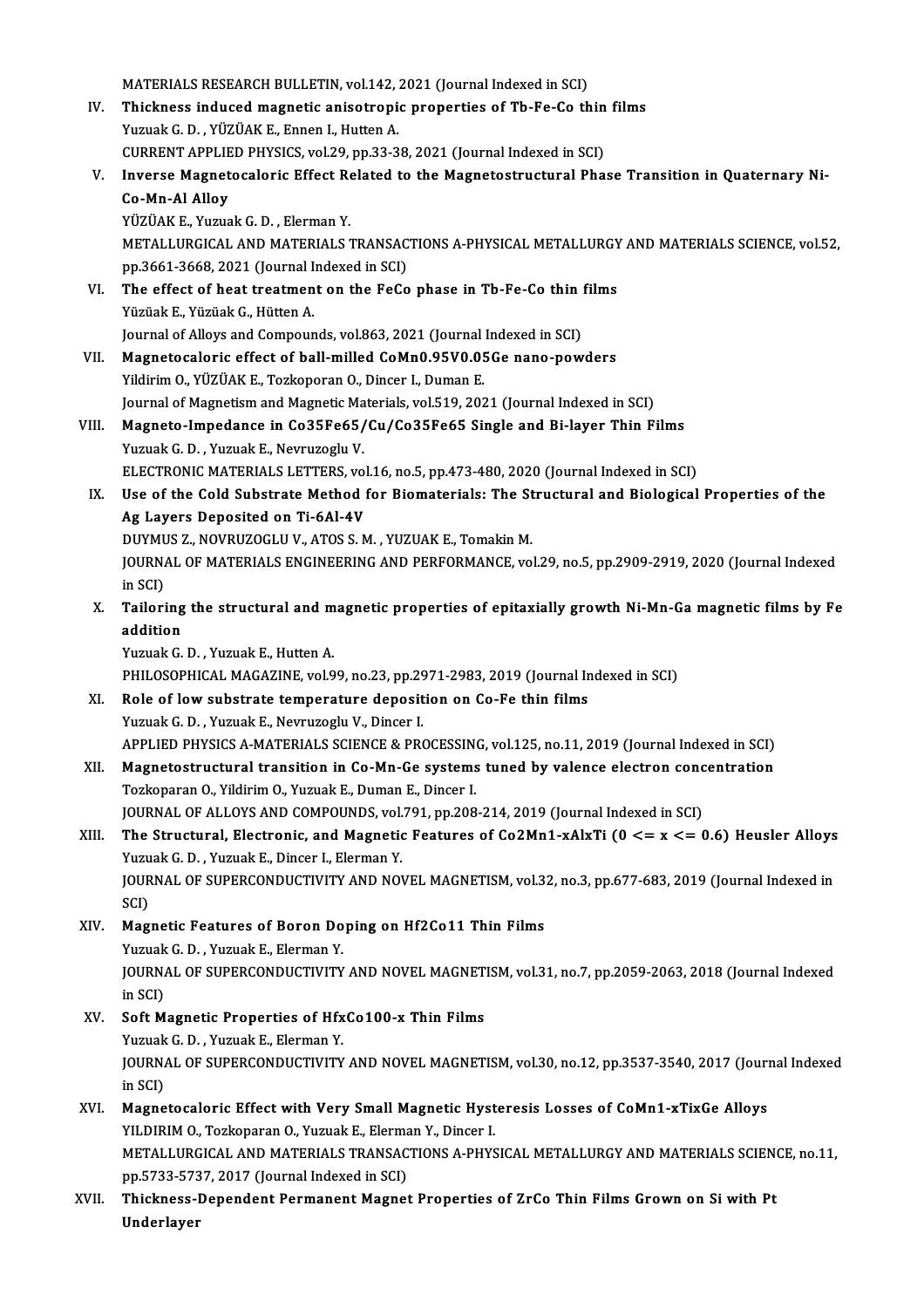|         | Yuzuak G. D., Yuzuak E., TEICHERT N., HUETTEN A., Elerman Y.                                                |
|---------|-------------------------------------------------------------------------------------------------------------|
|         | METALLURGICAL AND MATERIALS TRANSACTIONS A-PHYSICAL METALLURGY AND MATERIALS SCIENCE, no.5,                 |
|         | pp.2654-2659, 2017 (Journal Indexed in SCI)                                                                 |
| XVIII.  | Hf2Co11 thin films: Rare-earth-free permanent nanomagnets                                                   |
|         | Yuzuak G. D., Yuzuak E., ELERMAN Y.                                                                         |
|         | THIN SOLID FILMS, vol.625, pp.115-121, 2017 (Journal Indexed in SCI)                                        |
| XIX.    | Entail the new path for permanent magnets: Free-standing Hf-Co thin films                                   |
|         | Yuzuak G. D., Yuzuak E., Elerman Y.                                                                         |
|         | JOURNAL OF ALLOYS AND COMPOUNDS, vol.681, pp.589-594, 2016 (Journal Indexed in SCI)                         |
| XX.     | Enhancement of magnetocaloric effect in CoMn0.9Fe0.1Ge alloy                                                |
|         | Yuzuak E., Dincer I., Elerman Y., DUMKOW I., HEGER B., Emre S. Y.                                           |
|         | JOURNAL OF ALLOYS AND COMPOUNDS, vol.641, pp.69-73, 2015 (Journal Indexed in SCI)                           |
| XXI.    | Structure and giant inverse magnetocaloric effect of epitaxial Ni-Co-Mn-Al films                            |
|         | TEICHERT N., KUCZA D., YILDIRIM O., Yuzuak E., Dincer I., BEHLER A., WEISE B., HELMICH L., BOEHNKE A.,      |
|         | KLIMOVA S., et al.                                                                                          |
|         | PHYSICAL REVIEW B, vol.91, no.18, 2015 (Journal Indexed in SCI)                                             |
| XXII.   | Influence of film thickness and composition on the martensitic transformation in epitaxial Ni-Mn-Sn         |
|         | thin films                                                                                                  |
|         | TEICHERT N., AUGE A., Yuzuak E., Dincer I., Elerman Y., KRUMME B., WENDE H., YILDIRIM O., POTZGER K.,       |
|         | <b>HUETTEN A.</b>                                                                                           |
|         | ACTA MATERIALIA, vol.86, pp.279-285, 2015 (Journal Indexed in SCI)                                          |
| XXIII.  | Effects of size reduction on the magnetic and magnetocaloric properties of NdMn2Ge2 nanoparticles           |
|         | prepared by high-energy ball milling                                                                        |
|         | Kaya M., REZAEIVALA M., Yuzuak E., Akturk S., Dincer I., Elerman Y.                                         |
|         | PHYSICA STATUS SOLIDI B-BASIC SOLID STATE PHYSICS, vol.252, no.1, pp.192-197, 2015 (Journal Indexed in SCI) |
| XXIV    | The effect of the substitution of Cu for Mn on magnetic and magnetocaloric properties of                    |
|         | Ni50Mn34In16                                                                                                |
|         | Kaya M., YILDIRIM S., Yuzuak E., Dincer I., Ellialtioglu R., Elerman Y.                                     |
|         | JOURNAL OF MAGNETISM AND MAGNETIC MATERIALS, vol.368, pp.191-197, 2014 (Journal Indexed in SCI)             |
| XXV     | The magnetic and magnetocaloric properties of CoMnGe1-xGax alloys                                           |
|         | Dincer I., Yuzuak E., Durak G., Elerman Y.                                                                  |
|         | JOURNAL OF ALLOYS AND COMPOUNDS, vol.588, pp.332-336, 2014 (Journal Indexed in SCI)                         |
| XXVI.   | The magnetostructural and magnetocaloric properties of $Com6e1-xGaxB0.015$ ( $x=0.05$ and 0.06)             |
|         | alloys<br>Yuzuak E., Durak G., Dincer I., Elerman Y.                                                        |
|         | JOURNAL OF MAGNETISM AND MAGNETIC MATERIALS, vol.354, pp.195-199, 2014 (Journal Indexed in SCI)             |
| XXVII.  | Inverse magnetocaloric effect of epitaxial Ni-Mn-Sn thin films                                              |
|         | Yuzuak E., Dincer I., Elerman Y., AUGE A., TEICHERT N., HUTTEN A.                                           |
|         | APPLIED PHYSICS LETTERS, vol.103, no.22, 2013 (Journal Indexed in SCI)                                      |
| XXVIII. | The magnetic and magnetocaloric properties of nanostructured CoMnGe0.95Ga0.05                               |
|         | Yuzuak E., Durak G., Dincer I., Elerman Y.                                                                  |
|         | JOURNAL OF ALLOYS AND COMPOUNDS, vol.541, pp.256-262, 2012 (Journal Indexed in SCI)                         |
| XXIX.   | Exploring the details of the martensitic phase transition and magnetocaloric effect of                      |
|         | CoMnGe0.95Ga0.05 by synchrotron and magnetic measurements                                                   |
|         | Dincer I., Yuzuak E., Durak G., Elerman Y., BELL A. M. T., EHRENBERG H.                                     |
|         | JOURNAL OF ALLOYS AND COMPOUNDS, vol.540, pp.236-240, 2012 (Journal Indexed in SCI)                         |
| XXX.    | Thickness dependence of the martensitic transformation, magnetism, and magnetoresistance in                 |
|         | epitaxial Ni-Mn-Sn ultrathin films                                                                          |
|         | AUGE A., TEICHERT N., MEINERT M., REISS G., UUETTEN A. H., Yuzuak E., Dincer I., Elerman Y., ENNEN I.,      |
|         | <b>SCHATTSCHNEIDER P.</b>                                                                                   |
|         | PHYSICAL REVIEW B, vol.85, no.21, 2012 (Journal Indexed in SCI)                                             |
|         |                                                                                                             |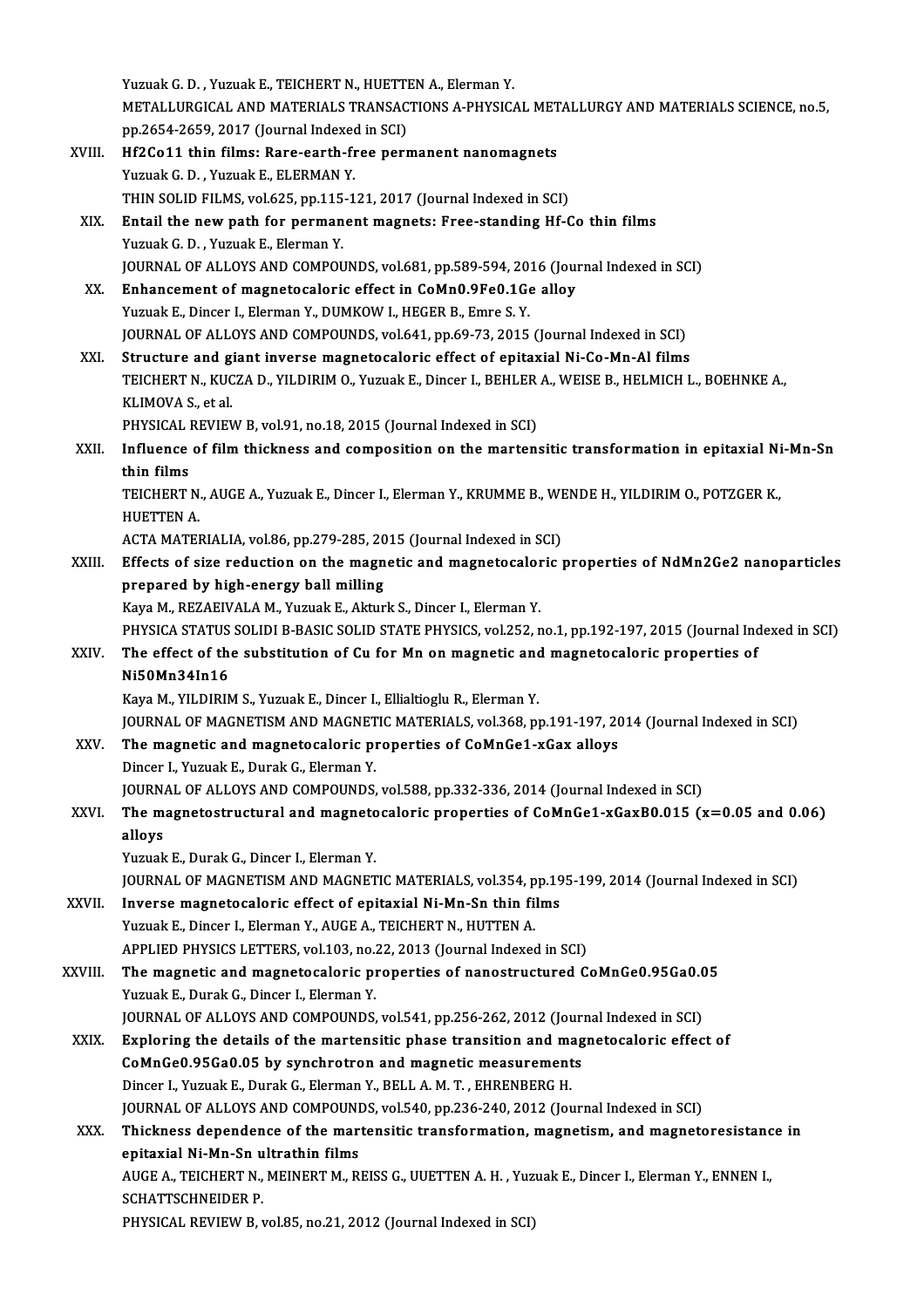| XXXI.        | Effects of manganese doping on magnetocaloric effect in Ge-rich Gd5Ge2.05Si1.95 alloy             |
|--------------|---------------------------------------------------------------------------------------------------|
|              | Yuzuak E., Dincer I., Elerman Y.                                                                  |
|              | JOURNAL OF RARE EARTHS, vol.30, no.3, pp.217-221, 2012 (Journal Indexed in SCI)                   |
| XXXII.       | The effect of the substitution of Cu for Ni on magnetoresistance and magnetocaloric properties of |
|              | Ni50Mn34In16                                                                                      |
|              | Dincer I., Yuzuak E., Elerman Y.                                                                  |
|              | JOURNAL OF ALLOYS AND COMPOUNDS, vol.509, no.3, pp.794-799, 2011 (Journal Indexed in SCI)         |
| XXXIII.      | Influence of irreversibility on inverse magnetocaloric and magnetoresistance properties of the    |
|              | $(Ni,Cu)$ (50)Mn36Sn14 alloys                                                                     |
|              | Dincer I., Yuzuak E., Elerman Y.                                                                  |
|              | JOURNAL OF ALLOYS AND COMPOUNDS, vol.506, no.2, pp.508-512, 2010 (Journal Indexed in SCI)         |
| <b>XXXIV</b> | Magnetocaloric properties of the Gd5Si2.05-xGe1.95-xMn2x compounds                                |
|              | Yuzuak E., Dincer I., Elerman Y.                                                                  |
|              | JOURNAL OF RARE EARTHS, vol.28, no.3, pp.477-480, 2010 (Journal Indexed in SCI)                   |
| <b>XXXV</b>  | Giant magnetocaloric effect in Tb5Ge2-xSi2-xMn2x compounds                                        |
|              | Yuzuak E., Emre B., Elerman Y., Yucel A.                                                          |
|              | CHINESE PHYSICS B, vol.19, no.5, 2010 (Journal Indexed in SCI)                                    |
| XXXVI.       | Giant magnetocaloric effect in the Gd5Ge2.025Si1.925In0.05 compound                               |
|              | Yuzuak E., Dincer I., Elerman Y.                                                                  |
|              | CHINESE PHYSICS B, vol.19, no.3, 2010 (Journal Indexed in SCI)                                    |
| XXXVII.      | Structural, magnetic and magnetocalmic effect in the off-stoichimetric Gd5Ge2.05-xSi1.95-xMn2x    |
|              | alloys                                                                                            |
|              | Elerman Y., Yuzuak E., Dincer I.                                                                  |
|              | ACTA CRYSTALLOGRAPHICA A-FOUNDATION AND ADVANCES, vol.66, 2010 (Journal Indexed in SCI)           |
| XXXVIII.     | Magnetostructural and magnetocaloric properties of Ni50-xCuxMn36Sn14 by magnetic                  |
|              | measurements and neutron diffraction experiments.                                                 |
|              | Dincer I., Elerman Y., Yuzuak E., Holzel M., Senyshyn A., Duman E., Krenke T.                     |
|              | ACTA CRYSTALLOGRAPHICA A-FOUNDATION AND ADVANCES, vol.66, 2010 (Journal Indexed in SCI)           |
| XXXIX.       | Magnetocaloric effect in Tb5Si2-xGe2-xFe2x ( $0 \le 2x \le 0.1$ ) compounds                       |
|              | Yuezueak E., Emre B., Yuecel A., Elerman Y.                                                       |
|              | JOURNAL OF ALLOYS AND COMPOUNDS, vol.476, pp.929-934, 2009 (Journal Indexed in SCI)               |
| XL.          | Magnetocaloric Properties of the Gd5Si2-xGe2-xMn2x Compounds.                                     |
|              | Elerman Y., Yuzuak E., Dincer I.                                                                  |
|              | ACTA CRYSTALLOGRAPHICA A-FOUNDATION AND ADVANCES, vol.65, 2009 (Journal Indexed in SCI)           |
|              |                                                                                                   |

# ACTA CRYSTALLOGRAPHICA A-FOONDAT<br>Articles Published in Other Journals

|      | Articles Published in Other Journals                                                                                           |
|------|--------------------------------------------------------------------------------------------------------------------------------|
| L.   | Unraveling energy consumption by using low-cost and reevaluated thermoelectric Thin Films<br>Yuzuak G. D., Ozkan S., Yüzüak E. |
|      | TURKISH JOURNAL OF PHYSICS, vol.44, no.5, pp.442-449, 2020 (Journal Indexed in ESCI)                                           |
| Н.   | Investigation of Magnetic Field Response Features of Multilayer CoFe on Kapton Tape<br>YÜZÜAK DURAK G., YÜZÜAK E               |
|      | Cumhuriyet Science Journal, vol.38, no.4, pp.781-787, 2017 (Other Refereed National Journals)                                  |
| III. | Investigation of Magneto-Impedance Effect of Bilayer Iron Films<br>YÜZÜAK E., DURAK YÜZÜAK G.                                  |
|      | Cumhuriyet Üniversitesi Fen Fakültesi Fen Bilimleri Dergisi, vol.38, no.2, pp.286-292, 2017 (National Refreed                  |
|      | University Lournall                                                                                                            |

YÜZÜAK E., DURAK<br>Cumhuriyet Üniver<br>University Journal)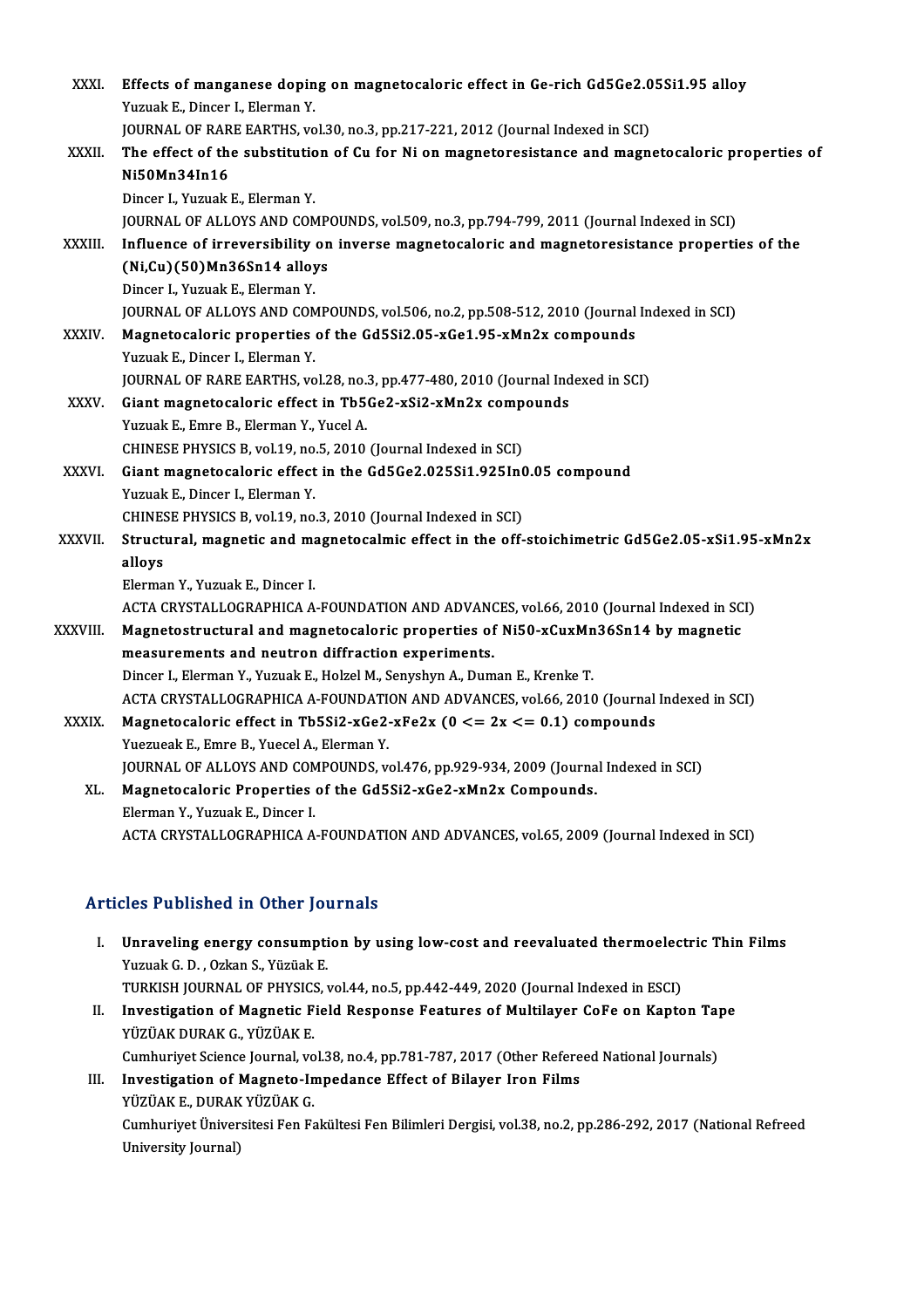### Books&Book Chapters

### I. Magnetic Energy Conversion

YÜZÜAKE.,YUZUAKG.D. ,DİNÇERİ.,ELERMANH.Y. in: Comprehensive Energy Systems, Ibrahim DİNÇER, Editor, Elsevier, 2018

# m: Comprenensive Energy Systems, ibranim DiNÇER, Editor, Elsevier, 2013<br>Refereed Congress / Symposium Publications in Proceedings

efereed Congress / Symposium Publications in Proceed<br>I. The performance assesment of TiO2/ITO-PET TENG device I. The performance assesment of TiO2/ITO-PET TENG device<br>Durak Yüzüak G., Yüzüak E. The performance assesment of TiO2/ITO-PET TENG device<br>Durak Yüzüak G., Yüzüak E.<br>International Symposium on Energy Management and Sustainability-ISEMAS 2022, İstanbul, Turkey, 5 - 09 April<br>2022.nr.1 Durak Yüzü<br>Internation<br>2022, pp.1<br>ЧІСЧ ТЕМ International Symposium on Energy Management and Sustainability-ISEMAS 2022, Istanbul, Turkey, 5 - 09 Ap<br>2022, pp.1<br>II. HIGH-TEMPERATURE DEPENDENCE OF X-RAY DIFFRACTION STUDY: CASE OF CU-MN-AL ALLOY<br>Durak Virgiak C. Virgia

# 2022, pp.1<br>II. HIGH-TEMPERATURE DEPENDENCE OF X-RAY DIFFRACTION STUDY: CASE OF CU-MN-AL ALLOY<br>Durak Yüzüak G., Yüzüak E. HIGH-TEMPERATURE DEPENDENCE OF X-RAY DIFFRACTION STUDY: CASE OF CU-MN-AL ALLOY<br>Durak Yüzüak G., Yüzüak E.<br>6nd International Conference on Material Science and Technology , Nevşehir, Turkey, 26 - 28 November 2021,<br>nn 1

Dura<br>6nd I<br>pp.1 6nd International Conference on Material Science and Technology , Nevşehir, Turkey, 26 - 28 November<br>pp.1<br>III. A DISSIMILAR VIEW ON TRIBOELECTRIC ENERGY HARVESTER : COUPLING WITH FAMILIAR<br>SEMICONDUCTORS

# pp.1<br>A DISSIMILAR VIEV<br>SEMICONDUCTORS<br>Durek Väräels G. Ker A DISSIMILAR VIEW ON TRIBOELE<br>SEMICONDUCTORS<br>Durak Yüzüak G., Karagöz C., Yüzüak E.<br>End International Conference on Mater

SEMICONDUCTORS<br>Durak Yüzüak G., Karagöz C., Yüzüak E.<br>6nd International Conference on Material Science and Technology , Nevşehir, Turkey, 26 - 28 November 2021,<br>nn 1 Dura<br>6nd I<br>pp.1<br>Teile IV. Tailor charge density in Ag underlayer SnO2 thin films in triboelectric nanogenerator phenomenon<br>IV. Tailor charge density in Ag underlayer SnO2 thin films in triboelectric nanogenerator phenomenon<br>Durak Virgiak G. Vir

# pp.1<br>IV. Tailor charge density in Ag underlayer SnO2 thin films in triboelectric nanogenerator phenomenon<br>Durak Yüzüak G., Yüzüak E. Tailor charge density in Ag underlayer SnO2<br>Durak Yüzüak G., Yüzüak E.<br>IATS'21, Elazığ, Turkey, 26 - 27 October 2021, pp.1<br>Advances in Harvesting Triboslastris Nana Er

## V. Advances in Harvesting Triboelectric Nano Energy within ZnO/Ag/Si(100) IATS'21, Elazığ, Turkey, 26 - 27 Octob<br>Advances in Harvesting Triboele<br>Durak Yüzüak G., Özkan S., Yüzüak E.<br>Eth Int Symnosium on Materiak for

5th Int. Symposium on Materials for Energy Storage and Conversion, Muğla, Turkey, 14 - 17 September 2021, pp.1

### VI. TiO2 thin films with Ag seed-layer for triboelectric devices DurakYüzüakG.,ÖzkanS.,YüzüakE. TiO2 thin films with Ag seed-layer for triboelectric devices<br>Durak Yüzüak G., Özkan S., Yüzüak E.<br>TURKISH PHYSICAL SOCIETY 37TH INTERNATIONAL PHYSICS CONGRESS, Muğla, Turkey, 1 - 05 September 2021,<br>nn 157 Durak Y<br>TURKIS<br>pp.157<br>Evnlori TURKISH PHYSICAL SOCIETY 37TH INTERNATIONAL PHYSICS CONGRESS, Muğla, Turkey, 1 - 05 September<br>pp.157<br>VII. Exploring Sputtering Conditions In Zno Thin Film For Triboelectric Nanogenerator Electrode

# pp.157<br><mark>Exploring Sputtering Conditions In</mark><br>Durak Yüzüak G., Karagöz C., Yüzüak E.<br><sup>Oth Clobal Conference on Clobal Werm</sup> Exploring Sputtering Conditions In Zno Thin Film For Triboelectric Nanogenerator Elec<br>Durak Yüzüak G., Karagöz C., Yüzüak E.<br>9th Global Conference on Global Warming (GCGW - 2021), Split, Croatia, 1 - 04 August 2021, pp.66<br>

## Durak Yüzüak G., Karagöz C., Yüzüak E.<br>9th Global Conference on Global Warming (GCGW - 2021), Split, Croatia, 1 - 04 August 2<br>10. THE USE OF ZnO THIN FILMS AS A FRICTION LAYER IN ENERGY HARVESTING 9th Global Conference on Global Wa<br>THE USE OF ZnO THIN FILMS AS<br>Durak Yüzüak G., Özkan S., Yüzüak E.<br>O. EUROPEAN CONFERENCE ON REN THE USE OF ZnO THIN FILMS AS A FRICTION LAYER IN ENERGY HARVESTING<br>Durak Yüzüak G., Özkan S., Yüzüak E.<br>9. EUROPEAN CONFERENCE ON RENEWABLE ENERGY SYSTEMS, İstanbul, Turkey, 21 - 23 April 2021, pp.476-480<br>The Influence of

## Durak Yüzüak G., Özkan S., Yüzüak E.<br>19. EUROPEAN CONFERENCE ON RENEWABLE ENERGY SYSTEMS, İstanbul, Turkey, 21 - 23 April 2021, pp.4<br>18. The Influence of High-Temperature Phase of TiO2 Thin Film as An Electrode for Triboel **9. EUROPEAN<br>The Influence<br>Applications**<br>Durck Väräck The Influence of High-Temperatı<br>Applications<br>Durak Yüzüak G., Özkan S., Yüzüak E.<br>4th International Conference on Phy

**Applications**<br>Durak Yüzüak G., Özkan S., Yüzüak E.<br>4th International Conference on Physical Chemistry and Functional Materials, Elazığ, Turkey, 8 - 09 April 2021, Durak Y<br>4th Inte<br>pp.115<br>Elestes 4th International Conference on Physical Chemistry and Furty pp.115<br>X. Elastocaloric properties of the optimized Ni-Ti alloy<br>Durak Vüzüak C. Vüzüak F

## pp.115<br>
X. Elastocaloric properties of the optimized Ni-Ti alloy<br>
Durak Yüzüak G., Yüzüak E. 5th INTERNATIONALANATOLIANENERGYSYMPOSIUM,Trabzon,Turkey,24 -26March 2021,pp.48

- XI. Superelastic Properties of NiTi for newgeneration cooling technologies ÖzkanS.,DemirtaşE.,DurakYüzüakG.,YüzüakE. Superelastic Properties of NiTi for new generation cooling technologies<br>Özkan S., Demirtaş E., Durak Yüzüak G., Yüzüak E.<br>5th INTERNATIONAL ANATOLIAN ENERGY SYMPOSIUM, Trabzon, Turkey, 24 - 26 March 2021, pp.50<br>PE sputtere
- XII. RF sputtered TiO2 thin films with various deposition conditions for triboelectric friction layer<br>Durak Yüzüak G., Özkan S., Yüzüak E. 5th INTERNATIONAL ANATOLIAN EI<br><mark>RF sputtered TiO2 thin films wit</mark><br>Durak Yüzüak G., Özkan S., Yüzüak E.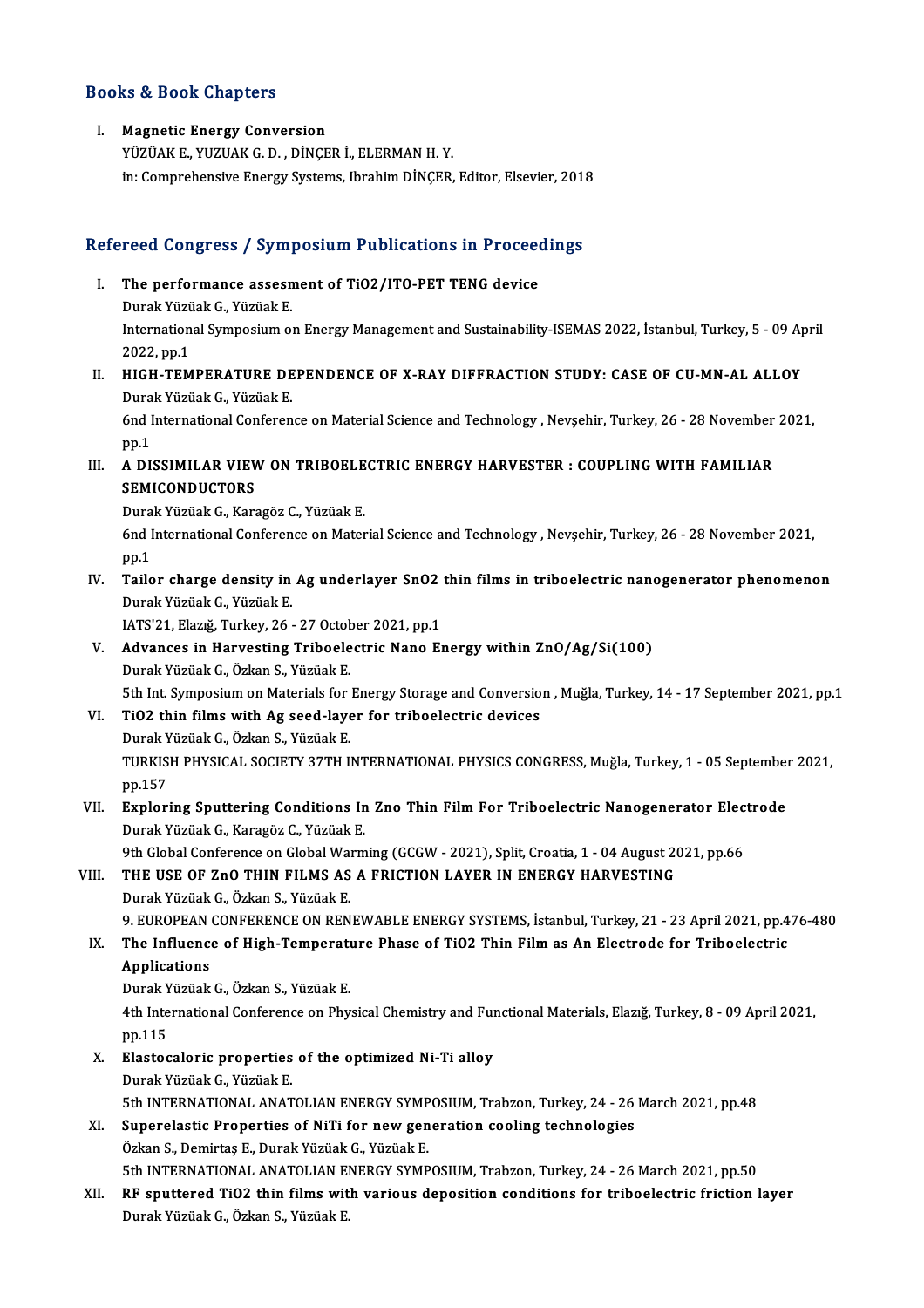5th INTERNATIONAL ANATOLIAN ENERGY SYMPOSIUM, Trabzon, Turkey, 24 - 26 March 2021, pp.46<br>Thenmoelestris Thin Eilm Modules

- 5th INTERNATIONAL ANATOLIAN ENET<br>XIII. Thermoelectric Thin Film Modules 5th INTERNATIONAL ANATOLIAN EN<br>Thermoelectric Thin Film Modul<br>Özkan S., Durak Yüzüak G., Yüzüak E.<br>Eth INTERNATIONAL ANATOLIAN EN Thermoelectric Thin Film Modules<br>Özkan S., Durak Yüzüak G., Yüzüak E.<br>5th INTERNATIONAL ANATOLIAN ENERGY SYMPOSIUM, Trabzon, Turkey, 24 - 26 March 2021, pp.42 Özkan S., Durak Yüzüak G., Yüzüak E.<br>5th INTERNATIONAL ANATOLIAN ENERGY SYMPOSIUM, Trabzon, Turkey, 24 - 26 Marc<br>XIV. Physical Origin of Soliton Model Thin Film Growth: CoFe/Cu/CoFe Single Cell<br>puracy vüzüak C. NEVRUZOČLU DURAKYÜZÜAKG.,NEVRUZOĞLUV.,YÜZÜAKE. Physical Origin of Soliton Model Thin Film Growth: Col<br>DURAK YÜZÜAK G., NEVRUZOĞLU V., YÜZÜAK E.<br>Nano TR -15, Antalya, Turkey, 3 - 06 November 2019, pp.131<br>Ontical proporties of evenerated GeFe and Gu metal fil XV. Optical properties of evaporated CoFe and Cumetal films at low substrate temperatures<br>Durak Yüzüak G., Nevruzoğlu V., Yüzüak E. Nano TR -15, Antalya, Turkey, 3 - 06 November 2019, pp.131 Optical properties of evaporated CoFe and Cu metal films at low substrate temperatures<br>Durak Yüzüak G., Nevruzoğlu V., Yüzüak E.<br>Karadeniz 1. Uluslararası Multi Disipliner Çalışmalar Kongresi, Giresun, Turkey, 15 - 17 Marc Durak Yüzüak G., Nevruzoğlu V., Yüzüak E.<br>Karadeniz 1. Uluslararası Multi Disipliner Çalışmalar Kongresi, Giresun, Turkey, 15 - 17 March 2019, p<br>XVI. Transformation of Amorphous Carbon Derived from Tea Waste to Graphen Karadeniz 1. Uluslararası Multi<br><mark>Transformation of Amorph</mark><br>AKGÜL G., Fındık S., YÜZÜAK E.<br>2nd International Sumposium e Transformation of Amorphous Carbon Derived from Tea Waste to Graphene-like Carbon<br>AKGÜL G., Fındık S., YÜZÜAK E.<br>2nd International Symposium on Multidisciplinary Studies and Innovative Technologies, Ankara, Turkey, 19 - 21 AKGÜL G., Fındık S., YÜZİ<br>2nd International Sympo<br>October 2018, pp.17-18<br>Magnatia Faatunas of XVII. Magnetic Features of Fe-Co Film with Various Cr-Underlayer Thicknesses<br>YÜZÜAK E., YUZUAK G. D. October 2018, pp.17-18<br>Magnetic Features of F<br>YÜZÜAK E., YUZUAK G. D.<br>INTERNATIONAL CONCRI INTERNATIONAL CONGRESS ON ENGINEERING AND LIFE SCIENCE, 26 - 29 April 2018 YÜZÜAK E., YUZUAK G. D.<br>INTERNATIONAL CONGRESS ON ENGINEERING AND LIFE SCIENCE, 26 - 29 April 201:<br>XVIII. Giant magnetoimpedans (GMI) effect of Fe-Co-B thin films on Si substrates<br>VIIZUAK G. D. VÜZÜAK E INTERNATIONAL CONGRE<br>Giant magnetoimpedan<br>YUZUAK G. D. , YÜZÜAK E.<br>The International Confor Giant magnetoimpedans (GMI) effect of Fe-Co-B thin films on Si substrates<br>YUZUAK G. D. , YÜZÜAK E.<br>The Internatinonal Conference on Materials Science Mechanical and Automation Engineerings and Technology, 10<br>12 Anril 2019 YUZUAK G.D., Y<br>The Internatino<br>- 12 April 2018<br>Soft Magnetic The Internatinonal Conference on Materials Science Mechanical and Automat<br>- 12 April 2018<br>XIX. Soft Magnetic Properties of Hf-Co thin films for sensor applications<br>VITIAR DUBAR C VITIAR F FLEBMAN H Y - 12 April 2018<br>Soft Magnetic Properties of Hf-Co thin films for sensor applications<br>YÜZÜAK DURAK G., YÜZÜAK E., ELERMAN H. Y. Soft Magnetic Properties of Hf-Co thin films for sensor applications<br>13th Nanoscience and Nanotechnology Conference of Turkey NanoTr13, 22 - 25 October 2017<br>Examination of the Biasamnatibility of Nano sized As Laver Proper XX. Examination of the Biocompatibility of Nano-sized Ag Layer Prepared on Ti-6Al-4V by New 13th Nanoscience and Nanote<br>Examination of the Biocor<br>Experimental Procedures<br>VESU DUVMUS 7 ATES S M Examination of the Biocompatibility of Nano-sized Ag Layer Prepared on Ti-6Al-4V by New<br>Experimental Procedures<br>YEŞİL DUYMUŞ Z., ATES S.M. , NEVRUZOĞLU V., TOMAKİN M., YÜZÜAK E., HACIOĞLU G., YILMAZ E. Ç. , Süleyman F.<br>12t Experimental Procedures<br>YEŞİL DUYMUŞ Z., ATES S. M. , NEVRUZOĞLU V., TOMAKİN M., YÜZÜAK E., HACIOĞLU G., YIL<br>13th Nanoscience and Nanotechnology Conference, Antalya, Turkey, 22 - 25 October 2017<br>Evamination of the Biasampa YEŞİL DUYMUŞ Z., ATES S. M. , NEVRUZOĞLU V., TOMAKİN M., YÜZÜAK E., HACIOĞLU G., YILMAZ E. Ç. ,<br>13th Nanoscience and Nanotechnology Conference, Antalya, Turkey, 22 - 25 October 2017<br>XXI. Examination of the Biocompability o 13th Nanoscience and Nanote<br>Examination of the Biocor<br>Experimental Procedures<br>VESU DUVMUS 7 ATES S M Experimental Procedures<br>YEŞİL DUYMUŞ Z., ATEŞ S. M. , NEVRUZOĞLU V., TOMAKİN M., YÜZÜAK E., HACIOĞLU G., YILMAZ E. Ç. , SÜLEYMAN<br>F. Ex<br>YE<br>F. YEŞİL DUYMUŞ Z., ATEŞ S. M. , NEVRUZOĞLU V., TOMAKİN M., YÜZÜAK E., HACIOĞLU G., YII<br>F.<br>Nanoscience and Nanotechnology Conference of Turkey NanoTr13, 22 - 25 October 2017<br>Examination of the Biasamnatibility of Nano sirod A XXII. Examination of the Biocompatibility of Nano-sized Ag Layer Prepared on Ti-6Al-4V by New<br>Experimental Procedures Nanoscience and Nanotechno<br>Examination of the Biocor<br>Experimental Procedures<br>VESU DUVMUS 7 ATES S M Examination of the Biocompatibility of Nano-sized Ag Layer Prepared on Ti-6Al-4V by New<br>Experimental Procedures<br>YEŞİL DUYMUŞ Z., ATEŞ S.M. , NEVRUZOĞLU V., TOMAKİN M., YÜZÜAK E., Hacıoğlu G., Yılmaz E. Ç. , Süleyman F.<br>12t Experimental Procedures<br>YEŞİL DUYMUŞ Z., ATEŞ S. M. , NEVRUZOĞLU V., TOMAKİN M., YÜZÜAK E., Hacıoğlu G., Yılmaz E. Ç. ,<br>13th Nanosciemce and Nanotechnology Conference, Antalya, Turkey, 22 - 25 October 2017, pp.71<br>Investiga YEŞİL DUYMUŞ Z., ATEŞ S. M. , NEVRUZOĞLU V., TOMAKİN M., YÜZÜAK E., Hacıoğlu G., Yılmaz E. Ç. , Süleyman F.<br>13th Nanosciemce and Nanotechnology Conference, Antalya, Turkey, 22 - 25 October 2017, pp.71<br>XXIII. Investigation 13th Nanosciemce and Nanotechnology Conference, Antalya, Turkey, 22 - 25 October 2017, pp.71<br>Investigation of Characteristic Properties of Ag coated Ti-based Material by Cold Substrate Metho<br>NEVRUZOĞLU V., YEŞİL DUYMUŞ Z., Investigation of Characteristic Properties of Ag coated Ti-based Material by Cold<br>NEVRUZOĞLU V., YEŞİL DUYMUŞ Z., TOMAKİN M., YÜZÜAK E., ATEŞ S. M. , Buldu İ., YILMAZ I<br>8th International Advanced Technologies Symposium, El NEVRUZOĞLU V., YEŞİL DUYMUŞ Z., TOMAKİN M., YÜZÜAK E., ATEŞ S. M. , Buldu İ., YILMAZ E. Ç. , SÜLEYMAN F.<br>8th International Advanced Technologies Symposium, Elazığ, Turkey, 19 - 22 October 2017<br>XXIV. Examination of the 8th International Advanced Technologies Symposium, Elaziğ, Turkey, 19 - 22 October 2017 Examination of the Biocompatibility of Nano-sized Ag Layer Prepared on Ti-6Al-4V by New<br>Experimental Procedures<br>YEŞİL DUYMUŞ Z., ATEŞ S. M. , NEVRUZOĞLU V., TOMAKİN M., YÜZÜAK E., Hacıoğlu G., Yılmaz E. Ç. , Süleyman F.<br>12 Experimental Procedures<br>YEŞİL DUYMUŞ Z., ATEŞ S. M. , NEVRUZOĞLU V., TOMAKİN M., YÜZÜAK E., Hacıoğlu G., Yılmaz E. Ç. ,<br>13th Nanosciemce and Nanotechnology Conference, Antalya, Turkey, 22 - 25 October 2017, pp.71<br>Examinati YEŞİL DUYMUŞ Z., ATEŞ S. M. , NEVRUZOĞLU V., TOMAKİN M., YÜZÜAK E., Hacıoğlu G., Yılmaz E. Ç. , Süleyı<br>13th Nanosciemce and Nanotechnology Conference, Antalya, Turkey, 22 - 25 October 2017, pp.71<br>XXV. Examination of the Bi 13th Nanosciemce and Nanotechnology Conference, Antalya, Turkey, 22 - 25 October 2017, pp.71<br>Examination of the Biocompatibility of Nano-sized Ag Layer Prepared on Ti-6Al-4V by New<br>Experimental Procedures Examination of the Biocompatibility of Nano-sized Ag Layer Prepared on Ti-6Al-4V by New<br>Experimental Procedures<br>YEŞİL DUYMUŞ Z., ATEŞ S. M. , NEVRUZOĞLU V., TOMAKİN M., YÜZÜAK E., Hacıoğlu G., Yılmaz E. Ç. , Süleyman F.<br>12 Experimental Procedures<br>YEŞİL DUYMUŞ Z., ATEŞ S. M. , NEVRUZOĞLU V., TOMAKİN M., YÜZÜAK E., Hacıoğlu G., Yılmaz E. Ç. ,<br>13th Nanosciemce and Nanotechnology Conference, Antalya, Turkey, 22 - 25 October 2017, pp.71<br>Investiga YEŞİL DUYMUŞ Z., ATEŞ S. M. , NEVRUZOĞLU V., TOMAKİN M., YÜZÜAK E., Hacıoğlu G., Yılmaz E. Ç. , Süleyman F.<br>13th Nanosciemce and Nanotechnology Conference, Antalya, Turkey, 22 - 25 October 2017, pp.71<br>XXVI. Investigation o 13th Nanosciemce and Nanotechnology Conference, Antalya, Turkey, 22 - 25 October 2017, pp.71<br>Investigation of Characteristic Properties of Ag coated Ti-based Material by Cold Substrate Method<br>NEVRUZOĞLU V., YEŞİL DUYMUŞ Z.
- 8th International Advanced Technologies Symposium, Elazığ, Turkey, 19 22 October 2017, pp.145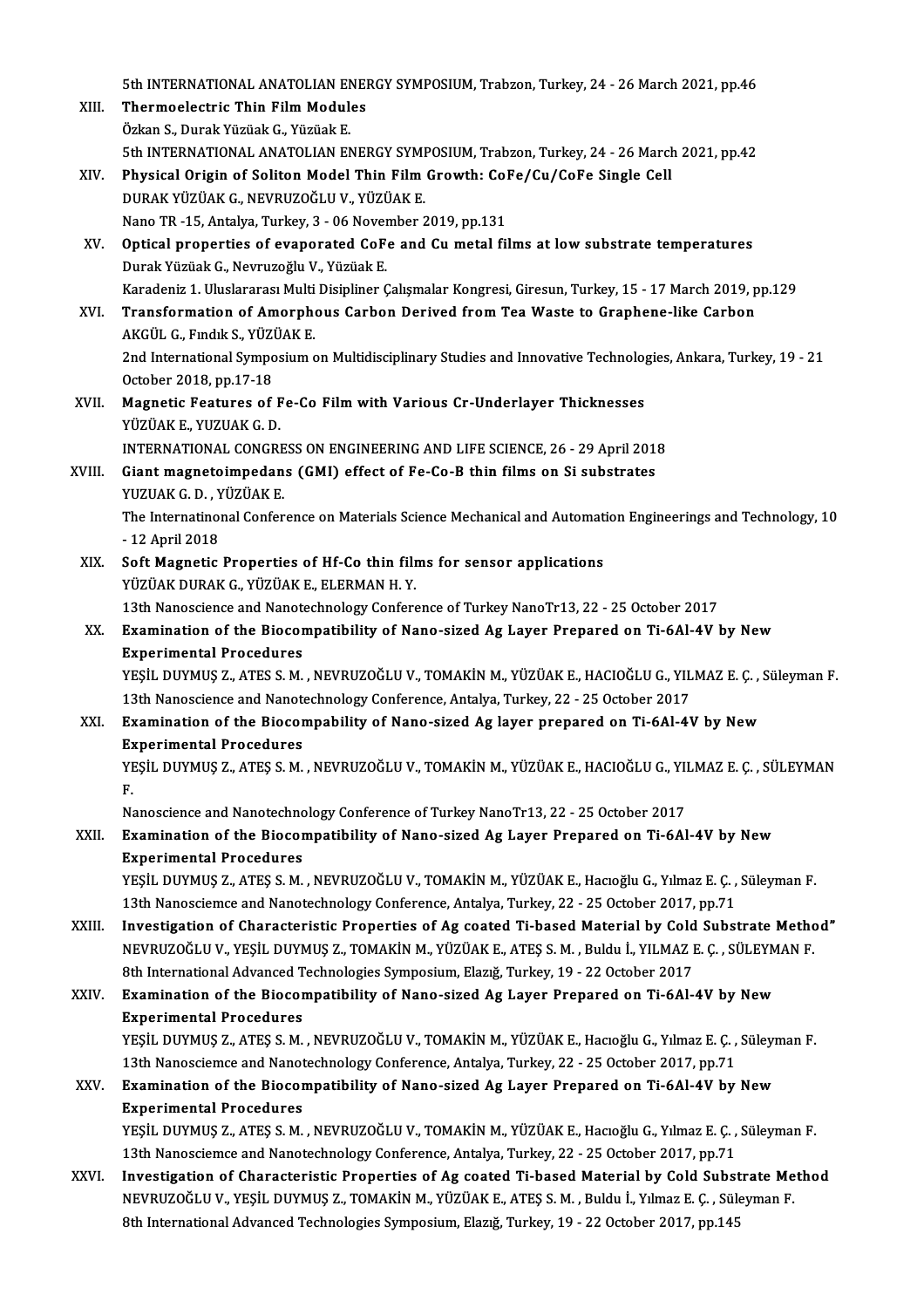| XXVII.       | Investigation of Characteristic Properties of Ag coated Ti-based Material by Cold Substrate Method<br>NEVRUZOĞLU V., YEŞİL DUYMUŞ Z., TOMAKİN M., YÜZÜAK E., ATEŞ S. M., Buldu İ., Yılmaz E. Ç., Süleyman F.<br>8th International Advanced Technologies Symposium, Elazığ, Turkey, 19 - 22 October 2017, pp.145         |
|--------------|-------------------------------------------------------------------------------------------------------------------------------------------------------------------------------------------------------------------------------------------------------------------------------------------------------------------------|
| XXVIII.      | Investigation of Characteristic Properties of Ag coated Ti-based Material by Cold Substrate Method<br>NEVRUZOĞLU V., YEŞİL DUYMUŞ Z., TOMAKİN M., YÜZÜAK E., ATEŞ S. M., Buldu İ., Yılmaz E. Ç., Süleyman F.<br>8th International Advanced Technologies Symposium, Elazığ, Turkey, 19 - 22 October 2017, pp.145         |
| XXIX.        | A new approach of permanent magnets Hf-Co thin films<br>ELERMAN H.Y., GİZEM DURAK y., YÜZÜAK E.<br>7TH INTERNATIONAL CONFERENCE ON MAGNETIC REFRIGERATION AT ROOM TEMPERATURE, 11 - 14 September                                                                                                                        |
| XXX.         | 2016<br>Rare earth free Zr2Co11 thin films for permanent nanomagnet applications<br>YÜZÜAK DURAK G., YÜZÜAK E., TEİCHNERT N., MEİNERT M., HÜTTEN A., ELERMAN H.Y.<br>NanoTR-12 Nanoscience and Nanotechnology Conference, Turkey, 3 - 05 June 2016                                                                      |
| XXXI.        | Investigation Of The Phase Transitions In Ni Co Mn Al Thin Films<br>YÜZÜAK E., DİNÇER İ., ELERMAN H.Y., TEİCHERT N., MARKUS M., ANDREAS H.<br>NanoTR-12 Nanoscience and Nanotechnology Conference, Turkey, 3 - 05 June 2016                                                                                             |
| XXXII.       | Structure and Giant Inverse Magnetocaloric Effect of Epitaxial Ni-Co-Mn-Al Films.<br>TEICHERT N., KUCZA D., YILDIRIM O., HETABA W., BEHLER A., Yuzuak E., Dincer I., HELMICH L., BOEHNKE A.,<br>STOEGER-POLLACH M., et al.<br>IEEE International Magnetics Conference (Intermag), Beijing, China, 11 - 15 May 2015      |
| XXXIII.      | Structure and giant inverse magnetocaloric effect of epitaxial Ni-Co-Mn-Al films<br>Teichert N., Kucza D., Yildirim O., Hetaba W., Behler A., YÜZÜAK E., Dincer I., Helmich L., Boehnke A., Stöger-Pollach<br>M, et al<br>2015 IEEE International Magnetics Conference, INTERMAG 2015, Beijing, China, 11 - 15 May 2015 |
| <b>XXXIV</b> | The influence of annealing process on the structural, magnetic and magnetocaloric properties of<br>CoMn1-xVxGe<br>TOZKOPARAN O., YILDIRIM O., YÜZÜAK E., DİNÇER İ., DUMAN E., ELERMAN H.Y.                                                                                                                              |
| XXXV         | Thermag V, 17 - 20 September 2012<br>The structural, magnetic and magnetolcaoric properties of CoMnTiGe Alloy<br>Yıldırım o., Tozkoparan O., YÜZÜAK E., DİNÇER İ., ELERMAN H.Y.<br>Thermag 5, 1 - 05 July 2012                                                                                                          |
| <b>XXXVI</b> | The magnetic and magnetocaloric properties of bulk and nanostructured of CoMnGe0.95Ga0.05<br>ELERMAN H.Y., YÜZÜAK E., DURAK G., DİNÇER İ., BELL A., EHRENBERG H.<br>Thermag V - 5, 17 - 20 September 2012                                                                                                               |
| XXXVII.      | Magnetostructural and magnetocaloric propesties of Ni50-xCuxMn36Sn14 by magnetic<br>measurements and neutron diffraction experiments<br>DİNÇER İ., ELERMAN H.Y., YÜZÜAK E., HÖLZEL M., SENYSHYN A., DUMAN E., KRENKE T.<br>26. European Crystallograhy Meeting, 29 August - 02 September 2010                           |
| XXXVIII.     | Structural, magnetic and magnetocaloric effect in the off- stoichmetric Gd5Ge2.05-xSi1.95Mn2x<br>alloys<br>ELERMAN H.Y., YÜZÜAK E., DİNÇER İ.<br>26. European Crystallograhy Meeting, 29 August - 02 September 2010                                                                                                     |
| <b>XXXIX</b> | (Ni-Cu)50Mn34In16 Alaşımlarının Manyetik Direnç ve Manyetkalorik Özelikleri<br>DİNÇER İ., YÜZÜAK E., ELERMAN H.Y.<br>16. Yoğun Madde Fiziği Ankara Toplantısı, Turkey, 06 November 2009                                                                                                                                 |
| XL.          | Magnetoelastic and magnetocaloric properties of Gd5Si2.025Ge1.925Z0.05(Z=In and Sb) alloys<br>ENER S., YÜZÜAK E., ELERMAN H. Y., AKSOY ESİNOĞLU S., ACET M.<br>The International Conference on Magnetism 2009, 26 - 31 July 2009                                                                                        |
| XLI.         | Effect of melt spinning process on the magnetic properties of Nd2Fe14B alloy<br>ENER S., YAVUZ M., EMRE Ş. B., YÜZÜAK E., DİNÇER İ., ELERMAN H. Y.<br>NANOTR-4, Turkey, 9 - 13 June 2008                                                                                                                                |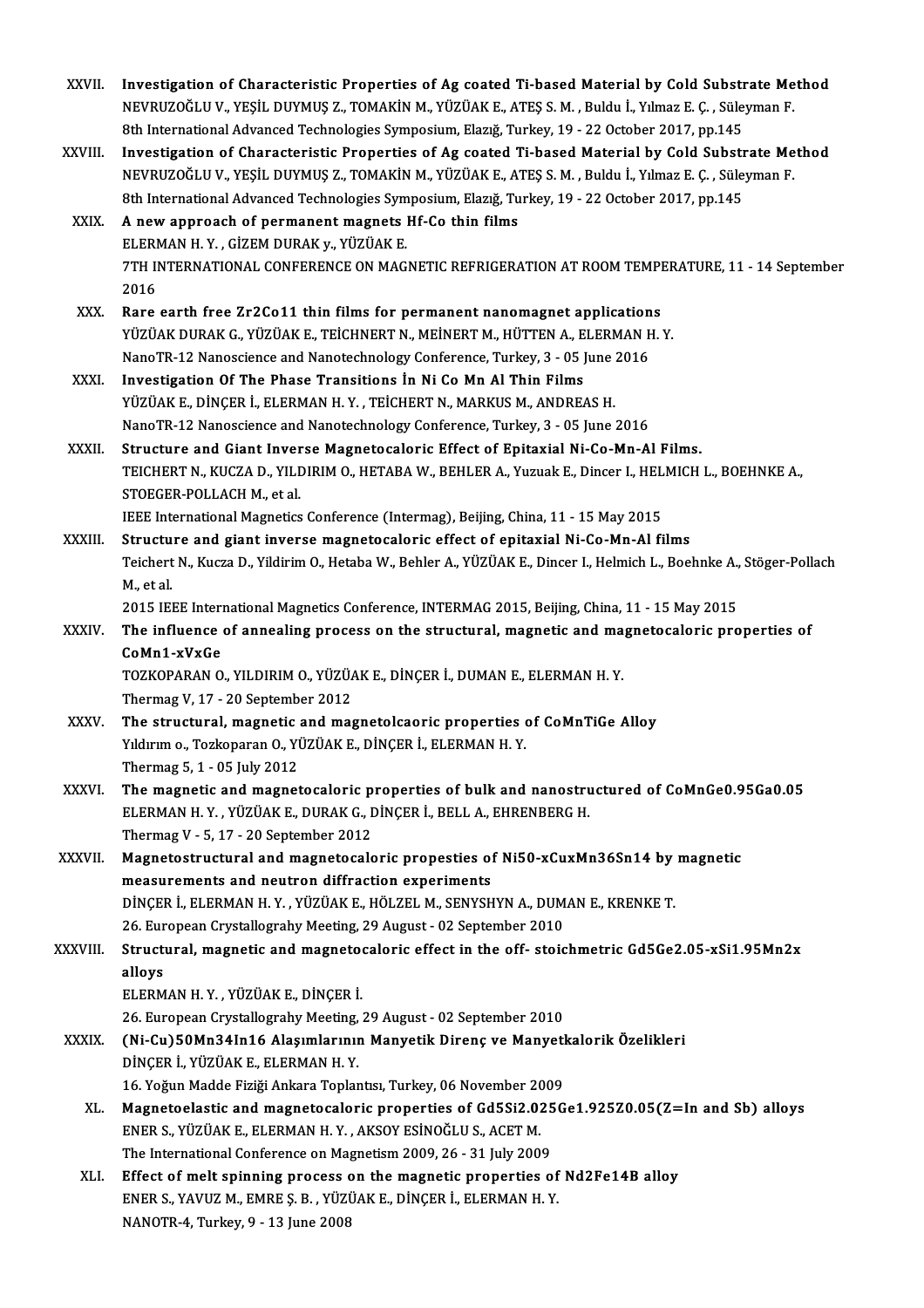XLII. Gd5Si2.05-xGe1.95-xSb2x Alaşımlarının Yapısal ve Fiziksel Özelliklerinin İncelenmesi<br>ENERS, EMPE P. VÜZÜAK E. ACET M. ELERMAN H.V. Gd5Si2.05-xGe1.95-xSb2x Alaşımlarının Yapısal<br>ENER S., EMRE B., YÜZÜAK E., ACET M., ELERMAN H. Y.<br>14 YOĞUN MADDE FİZİĞİ TOPLANTISL Turkey, 03 No Gd5Si2.05-xGe1.95-xSb2x Alaşımlarının Yapısal ve Fiziksel Ö<br>ENER S., EMRE B., YÜZÜAK E., ACET M., ELERMAN H. Y.<br>14. YOĞUN MADDE FİZİĞİ TOPLANTISI, Turkey, 02 November 2007 14. YOĞUN MADDE FİZİĞİ TOPLANTISI, Turkey, 02 November 2007<br>Other Publications

ther Publications<br>I. Balkan Physics Letters, Special Issue, Boğaziçi University Press, Influence of Antimony on the Giant<br>Magnetosaleris Effect of Cd5Co2 05Si1 95 The Monderond<br>Balkan Physics Letters, Special Issue, Boğa<br>Magnetocaloric Effect of Gd5Ge2.05Si1.95<br>VÜZÜAKE Emre B. Ener S. Elerman V. Balkan Physics Letters, Special Issu<br>Magnetocaloric Effect of Gd5Ge2.0!<br>YÜZÜAK E., Emre B., Ener S., Elerman Y.<br>Technical Bonort nn 0,9329, 2009. Magnetocaloric Effect of Gd5Ge2.05Si1.95<br>YÜZÜAK E., Emre B., Ener S., Elerman Y.<br>Technical Report, pp.0-8329, 2008

### Supported Projects

Supported Projects<br>Yüzüak E., TUBITAK Project, Kompozisyon Mühendisliği Yardımıyla Katıhal Tipinde Bite Tabanlı Yeni Nesil Segmentli<br>Termeslektrik Napojaneratör (S. Teni) Tegarımı Ve Üretimi, 2021, 2025 Supportsar i rojseas<br>Yüzüak E., TUBITAK Project, Kompozisyon Mühendisliği Yardımıyla Katıha<br>Termoelektrik Nanojeneratör (S-Tenj) Tasarımı Ve Üretimi, 2021 - 2025<br>YüzüAK E. Prejest Supported by Hisbor Education Institutions Yüzüak E., TUBITAK Project, Kompozisyon Mühendisliği Yardımıyla Katıhal Tipinde Bite Tabanlı Yeni Nesil Segmentli<br>Termoelektrik Nanojeneratör (S-Tenj) Tasarımı Ve Üretimi, 2021 - 2025<br>YÜZÜAK E., Project Supported by Higher

Termoelektrik Nanojeneratör (S-Tenj) Tasarımı Ve<br>YÜZÜAK E., Project Supported by Higher Education<br>elektriksel özelliklerinin incelenmesi, 2020 - 2022<br>Yüzüak E. TURITAK Project Varı Hetkon Ince Filml YÜZÜAK E., Project Supported by Higher Education Institutions, Cu66Mn7-xAl27+x (0 x 5) alaşımlarının yap:<br>elektriksel özelliklerinin incelenmesi, 2020 - 2022<br>Yüzüak E., TUBITAK Project, Yarı Iletken Ince Filmler Kullanılar

elektriksel özelliklerinin inc<br>Yüzüak E., TUBITAK Project<br>Geliştirilmesi, 2020 - 2022<br>Akaay H. T. - Yüzüak E. Kar Yüzüak E., TUBITAK Project, Yarı Iletken Ince Filmler Kullanılarak Triboelektrik Nanojeneratör Üretilmesi Ve<br>Geliştirilmesi, 2020 - 2022<br>Akçay H. T. , Yüzüak E., Karaoğlu K., TUBITAK Project, Tetrafenilimidazol Grubu Taşıy

Geliştirilmesi, 2020 - 2022<br>Akçay H. T. , Yüzüak E., Karaoğlu K., TUBITAK Project, Tetrafenilimidazol Grubu Taşıyan Yeni Periferal Çinko<br>Ftalosiyaninle Hazırlanan Hibrit Zno Malzemelerin Foto-Bozundurma Veriminin Araştırıl Akçay H. T. , Yüzüak E., Karaoğlu K., TUBITAK Project, Tetrafenilimidazol Grubu Taşıyan Yeni Periferal Çinko<br>Ftalosiyaninle Hazırlanan Hibrit Zno Malzemelerin Foto-Bozundurma Veriminin Araştırılması, 2017 - 2019<br>YEŞİL DUYM Ftalosiyaninle Hazırlanan Hibrit Zno Malzemelerin Foto-Bozundurma Veriminin Araştırılması, 2017 - 201<br>YEŞİL DUYMUŞ Z., NEVRUZOĞLU V., TOMAKİN M., ATEŞ S. M. , YÜZÜAK E., Project Supported by Higher Ed<br>Institutions, Soğuk a YEŞİL DUYMUŞ Z., NEVRUZOĞL!<br>Institutions, Soğuk altlık tekniğiy<br>değerlendirilmesi, 2017 - 2018<br>Yüzüek E. Yeşil Duymuş 7... Ates Institutions, Soğuk altlık tekniğiyle titanyum esaslı malzemelerin gümüş kaplanarak biyouyumluluklarının<br>değerlendirilmesi, 2017 - 2018<br>Yüzüak E., Yeşil Duymuş Z., Ateş S. M. , Nevruzoğlu V., Tomakin M., TUBITAK Project, S

değerlendirilmesi, 2017 - 2018<br>Yüzüak E., Yeşil Duymuş Z., Ateş S. M. , Nevruzoğlu V., Tomakin M., TUBITAK Project, Soğ<br>kaplanan titanyum esaslı malzemelerin biyouyumluluklarının incelenmesi, 2016 - 2018<br>YüzüAK E. Industri Yüzüak E., Yeşil Duymuş Z., Ateş S. M. , Nevruzoğlu V., Tomakin M., TUBITAK Project, Soğuk altlık tekniğiyle gümüş<br>kaplanan titanyum esaslı malzemelerin biyouyumluluklarının incelenmesi, 2016 - 2018<br>YÜZÜAK E., Industrial T

kaplanan titanyum esaslı malzemelerin biyouyumluluklarının incelenmesi, 2016 - 2018<br>YÜZÜAK E., Industrial Thesis Project, Mikro Manyetik Soğutucularda Kullanılacak Tabakalı Manyetik İnce Filmlerin<br>Üretilmesi, 2014 - 2017 YÜZÜAK E., Industrial Thesis Project, Mikro Manyetik Soğutucularda Kullanılacak Tabakalı Manyetik İnce Filmlerin<br>Üretilmesi, 2014 - 2017<br>YÜZÜAK E., Project Supported by Higher Education Institutions, Azot atmosferinde DC m

Üretilmesi, 2014 - 2017<br>YÜZÜAK E., Project Supported by Higher Education Institutions, Azot atmosferinde DC manyetik alan sıçra<br>büyütülen Ni-Mn-Sn ince filmlerin X-ışınları kırınım tekniğiyle kristal yapılarının incelenmes YÜZÜAK E., Project Supported by Higher Education Institutions, Azot atmosferinde DC manyetik alan sıçratma tekniğ<br>büyütülen Ni-Mn-Sn ince filmlerin X-ışınları kırınım tekniğiyle kristal yapılarının incelenmesi, 2014 - 2015 büyütülen Ni-Mn-Sn ince filmlerin X-ışınları kırınım tekniğiyle kristal yapılarının incelenmesi, 2014 - 2015<br>YÜZÜAK E., Project Supported by Higher Education Institutions, Elektriksel direnç ölçüm sisteminin tasarlanması v

### Patent

**Patent**<br>Tomakin M., Yeşil Duymuş Z., Nevruzoğlu V., Ateş S. M. , Yüzüak E., Biyouyumlu katmanların soguk altlık yöntemiyle<br>olusturulması, Patent, CHAPTER A Human Needs, The Invention Pegistration Number: TP 2017 21228 P., r deelre<br>Tomakin M., Yeşil Duymuş Z., Nevruzoğlu V., Ateş S. M. , Yüzüak E., Biyouyumlu katmanların soguk altlık yöntemiy<br>Olusturulması., Patent, CHAPTER A Human Needs, The Invention Registration Number: TR 2017 21238 B , Tomakin M., Yeşil D<br>olusturulması., Pate<br>Registration, 2021

# Registration, 2021<br>Memberships / Tasks in Scientific Organizations **Memberships / Tasks in Scientific Organ<br>Fizik Mühendisliği Odası, Member, 2005 - Continues**

Fizik Mühendisliği Odası, Member, 2005 - Continues<br>Scientific Refereeing

TUBITAK Project, 1001 - Program for Supporting Scientific and Technological Research Projects, Recep Tayyip Erdogan University, Turkey, October 2020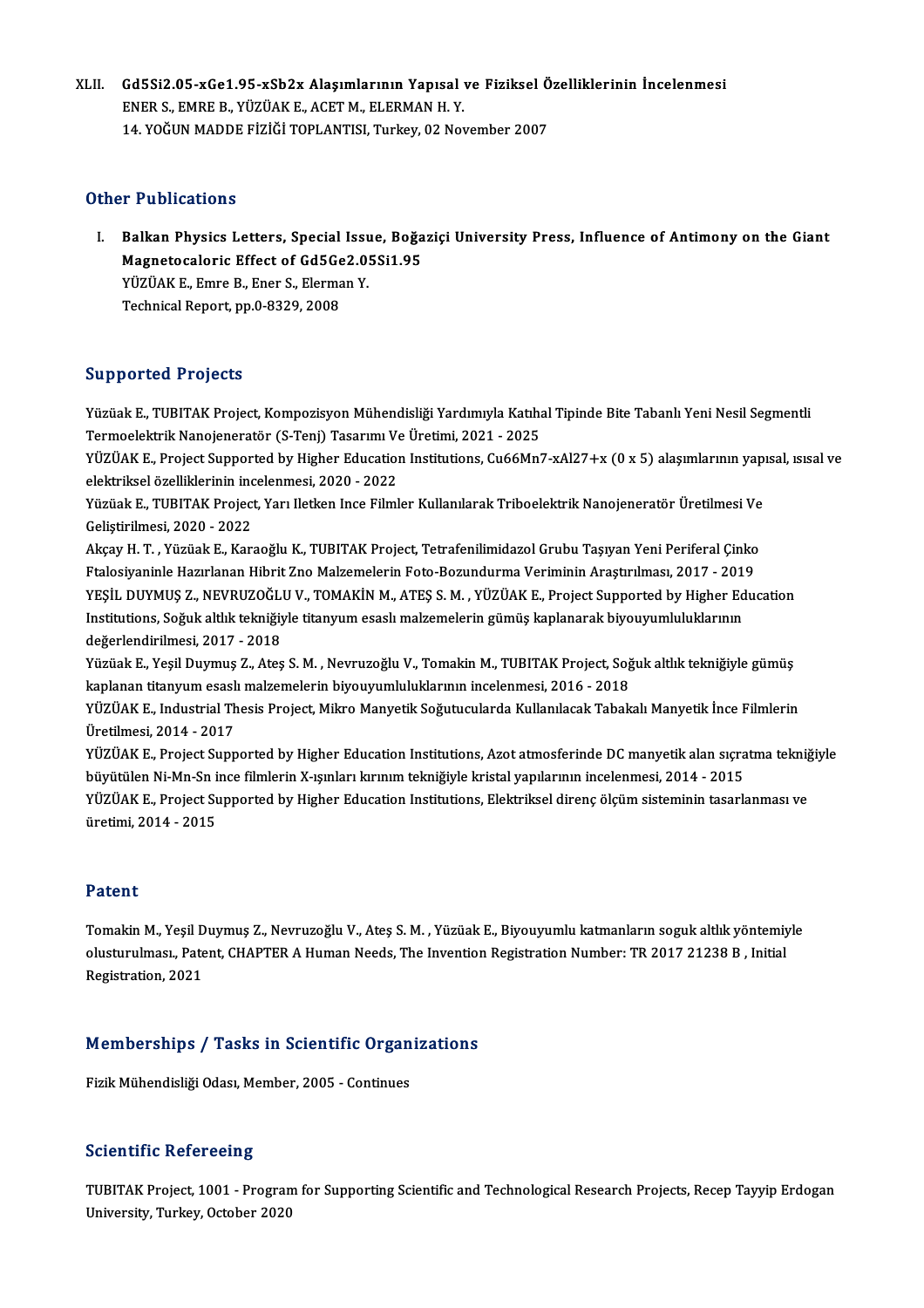TUBITAK Project, 1002 - Quick Support Program, Recep Tayyip Erdogan University, Turkey, March 2020<br>TUBITAK Project, 1002 - Quick Support Program, Recep Tayyip Erdogan University, Turkey, March 2020 TUBITAK Project, 1002 - Quick Support Program, Recep Tayyip Erdogan University, Turkey, March 2020<br>TUBITAK Project, 1001 - Program for Supporting Scientific and Technological Research Projects, Recep Tayyip Erdogan TUBITAK Project, 1002 - Quick<br>TUBITAK Project, 1001 - Progr<br>University, Turkey, April 2019<br>TUBITAK Project, 2200 A., Üni TUBITAK Project, 1001 - Program for Supporting Scientific and Technological Research Projects, Recep Tayyip Erdc<br>University, Turkey, April 2019<br>TUBITAK Project, 2209-A - Üniversite Öğrencileri Araştırma Projeleri Desteklem University, Turkey, April 2019<br>TUBITAK Project, 2209-A - Üniversite Öğrencileri Araştırma Projeleri Destekleme Programı, Recep Tayyip Erdogan<br>University, Turkey, March 2019 TUBITAK Project, 2209-A - Üniversite Öğrencileri Araştırma Projeleri Destekleme Programı, Recep Tayyip Erdogan<br>University, Turkey, March 2019<br>TUBITAK Project, 1001 - Program for Supporting Scientific and Technological Rese University, Turkey, March 201<br>TUBITAK Project, 1001 - Progr<br>University, Turkey, June 2018<br>TUBITAK Project 2209 A - Üni TUBITAK Project, 1001 - Program for Supporting Scientific and Technological Research Projects, Recep Tayyip Erdc<br>University, Turkey, June 2018<br>TUBITAK Project, 2209-A - Üniversite Öğrencileri Araştırma Projeleri Destekleme University, Turkey, June 2018<br>TUBITAK Project, 2209-A - Ünive<br>University, Turkey, March 2018<br>Hydrogen Energy, SCI Journal D TUBITAK Project, 2209-A - Üniversite Öğrencileri Araştırma Projeleri Destekleme Programı, Recep Tayyip Erdogan<br>University, Turkey, March 2018<br>Hydrogen Energy, SCI Journal, December 2017 Inorganic Chemistry, SCI Journal, November 2017 Materials Research Letters, SCI Journal, September 2017 Journal of Superconductivity and Novel Magnetism, SCI Journal, June 2017 Materials Research Letters, SCI Journal, September 2017<br>Journal of Superconductivity and Novel Magnetism, SCI Journal, June 2017<br>Turkish Journal of Electromechanics and Energy, National Scientific Refreed Journal, June 201 Journal of Superconductivity and Novel M<br>Turkish Journal of Electromechanics and I<br>Hydrogen Energy, SCI Journal, June 2017<br>Süleyman Domirel Üniversitesi Een Bilimle Turkish Journal of Electromechanics and Energy, National Scientific Refreed Journal, June 2017<br>Hydrogen Energy, SCI Journal, June 2017<br>Süleyman Demirel Üniversitesi Fen Bilimleri Enstitüsü Dergisi, National Scientific Refr Hydrogen Energy, SCI Journal, June 2017<br>Süleyman Demirel Üniversitesi Fen Bilimleri Enstitüsü Dergisi, National Scientific Refreed Journal, May 2017<br>TUBITAK Project, 1001 - Program for Supporting Scientific and Technologic Süleyman Demirel Üniversites<br>TUBITAK Project, 1001 - Prog<br>University, Turkey, May 2017<br>Hydnogen Energy, SCI Journal TUBITAK Project, 1001 - Program for Sup<sub>l</sub><br>University, Turkey, May 2017<br>Hydrogen Energy, SCI Journal, April 2017<br>Journal of Magnetism and Magnetis Materi University, Turkey, May 2017<br>Hydrogen Energy, SCI Journal, April 2017<br>Journal of Magnetism and Magnetic Materials, SCI Journal, April 2017<br>Journal of Magnetism and Magnetic Materials, SCI Journal, March 2017 Hydrogen Energy, SCI Journal, April 2017<br>Journal of Magnetism and Magnetic Materials, SCI Journal, April 2017<br>Journal of Magnetism and Magnetic Materials, SCI Journal, March 2017<br>Hydrogen Energy, SCI Journal, Eebruary 2017 Journal of Magnetism and Magnetic Materials, S<br>Journal of Magnetism and Magnetic Materials, S<br>Hydrogen Energy, SCI Journal, February 2017<br>TURITAK Project, 1001 - Program for Sunnerti Journal of Magnetism and Magnetic Materials, SCI Journal, March 2017<br>Hydrogen Energy, SCI Journal, February 2017<br>TUBITAK Project, 1001 - Program for Supporting Scientific and Technological Research Projects, Recep Tayyip E Hydrogen Energy, SCI Journal<br>TUBITAK Project, 1001 - Prog<br>University, Turkey, May 2016<br>Hydrogen Energy, SCI Journal TUBITAK Project, 1001 - Program for Suppo<br>University, Turkey, May 2016<br>Hydrogen Energy, SCI Journal, March 2016<br>Annlied Surface Science, SCI Journal, July 20 University, Turkey, May 2016<br>Hydrogen Energy, SCI Journal, March 2016<br>Applied Surface Science, SCI Journal, July 2015 Chinese Physics Letters, SCI Journal, February 2015

### Scientific Consultations

Scientific Consultations<br>1005 - Yeni Fikirler ve Ürünler, Project Consultancy, Recep Tayyip Erdogan University, Mühendislik Fakültesi, Malzeme<br>Bilimi Ve Nanatalmeleji Mühendisliği Plümü, Turkay, 2017, 2017 Berentime Gonsurtutrions<br>1005 - Yeni Fikirler ve Ürünler, Project Consultancy, Recep Tayyip<br>Bilimi Ve Nanoteknoloji Mühendisliği Blümü, Turkey, 2017 - 2017

# Bilimi Ve Nanoteknoloji Mühendisliği Blümü, Turkey, 2017 - 2017<br>Scientific Research / Working Group Memberships

Scientific Research / Working Group Memberships<br>Electronic structure of spinelectronic materials, Universitaet Bielefeld, Germany, https://www.physik.uni-<br>bielefeld de/evneri/d?/research/croup.prp.html 2017, Centinues belefeld.de/experi/d2/research/group\_mm.html, 2017 - Continues<br>bielefeld.de/experi/d2/research/group\_mm.html, 2017 - Continues<br>Conter for Spinelestronis Materials and Devices, Universited Bielefel Electronic structure of spinelectronic materials, Universitaet Bielefeld, Germany, https://www.physik.uni-<br>bielefeld.de/experi/d2/research/group\_mm.html, 2017 - Continues<br>Center for Spinelectronic Materials and Devices, Un bielefeld.de/experi/d2/research/group\_m<br>Center for Spinelectronic Materials and De<br>bielefeld.de/experi/d2/, 2014 - Continues<br>Fonksivonel Makameler Arastrime Crubu Center for Spinelectronic Materials and Devices, Universitaet Bielefeld, Germany, http://www.physik.uni-<br>bielefeld.de/experi/d2/, 2014 - Continues<br>Fonksiyonel Malzemeler Araştırma Grubu, Recep Tayyip Erdogan University, Tu bielefeld.de/experi/d2/, 2014 - Continues<br>Fonksiyonel Malzemeler Araştırma Grubu, Recep Tayyip Erdogan University, Turkey, http://fomarg.blogspot.com, 2014 -<br>Continues<br>Manyetik Malzemeler Arastırma Grubu, ANKARA ÜNİVERSİTE Fonksiyonel Malzemeler Araştırma Grubu, Recep Tayyip Erdogan University, Turkey, http://fomarg.blogspot.com, 2014 -<br>Continues<br>Manyetik Malzemeler Araştırma Grubu, ANKARA ÜNİVERSİTESİ, Turkey, http://www.malzemebilimi.ankar tr.php,2006 -Continues

### **Edit Congress and Symposium Activities**

Edit Congress and Symposium Activities<br>Examination of The Biocompatibility of Nano-sized Ag Layer Prepared on Ti-6Al- 4V by New Experimental procedures, Attendee, Antalya, Turkey, 2017<br>Attendee, Antalya, Turkey, 2017